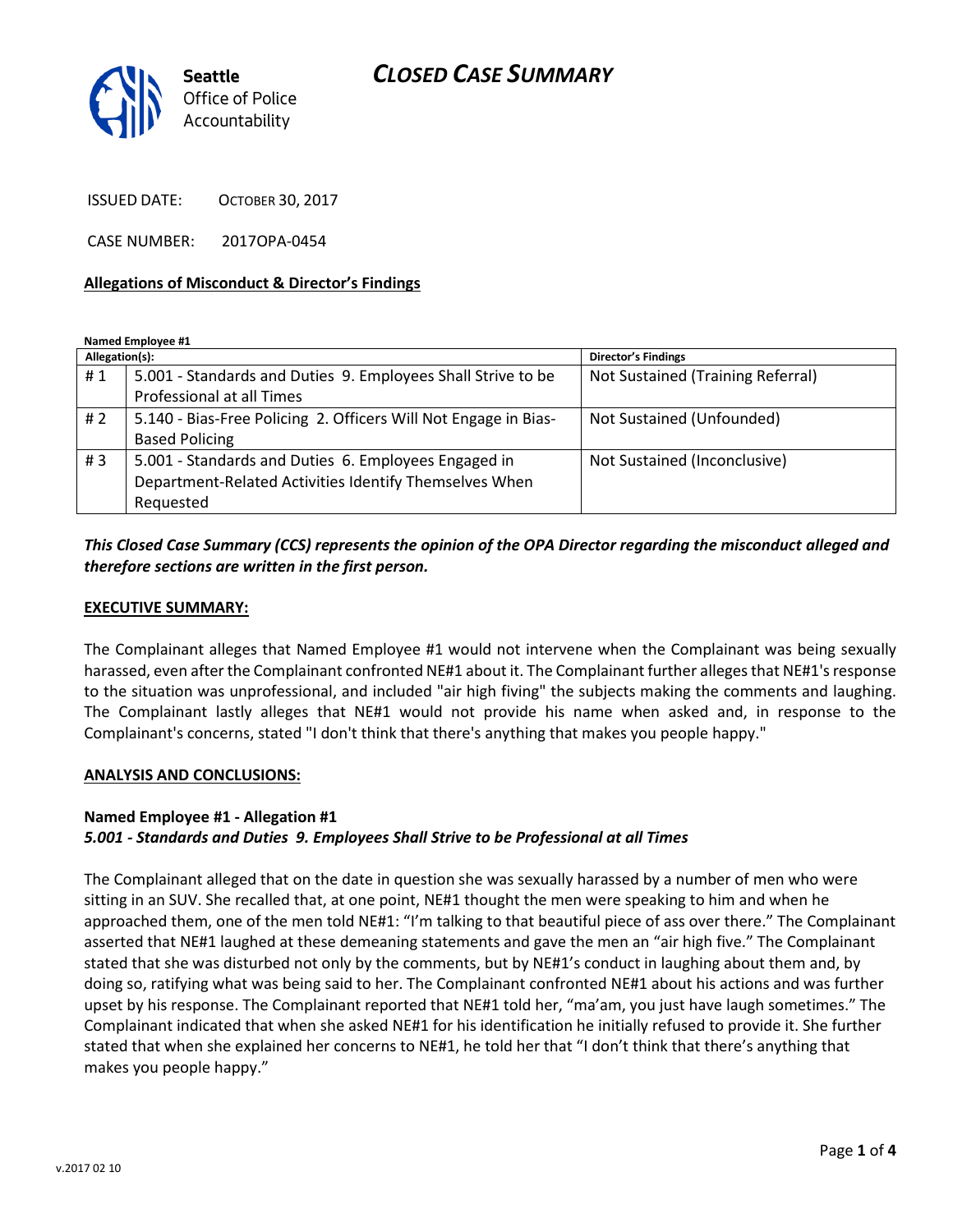

# *CLOSE CASE SUMMARY*

OPA CASE NUMBER: 2017OPA-0454

NE#1 recounted that he was at a fast food restaurant with his partner, getting food. A number of males in a SUV began talking to him about burgers and he walked over to their car and spoke with them. He then walked back to the line of people waiting for food. At that time, he looked back at the SUV and laughed. The Complainant, who was standing nearby, asked NE#1 if he thought what the men were saying was funny. She told NE#1 that she was being sexually harassed and asked what he was going to do about it. NE#1 recalled hearing the men say to the Complainant at that time "do you date outside of your race." NE#1 also recalled the Complainant asking him if he was going to protect her and reporting to him a prior instance of sexual harassment where the police did not take any action. NE#1 recalled telling the Complainant that he was sorry about that but he knew nothing about her prior situation. NE#1 did not remember whether he told the Complainant that she "just had to laugh sometimes" or whether the Complainant told him (as she reported) that she had a right to stand in line and not be sexually harassed. NE#1 also did not remember the men saying to him: "I'm talking to that beautiful piece of ass over there." Lastly, NE#1 recalled that, at the end of their interaction, he told the Complainant: "I don't think there's anything I can do to make you happy right now," which is slightly different than the Complainant's recollection. NE#1 did not take any action as to the complaint as he did not believe what he heard the men say was criminal in nature and because the men had driven away at that time. NE#1 did not address the men concerning their statements at any point. NE#1 stated that he showed the Complainant his name tag when she asked to see it and that he did not say "are you happy now" after he showed it to her.

The partner officer also heard the men state "do you date outside of your race." He, like NE#1, did not hear the men state: "I'm talking to that beautiful piece of ass over there." The partner officer saw NE#1 and the Complainant engaging in conversation, but could not hear most of what they were saying. He stated that NE#1 showed his name tag and spelled his name upon request. The partner officer did not recall NE#1 walking away and covering up his name tag or laughing. The partner officer stated that he later asked NE#1 why the Complainant asked for his name; however, he could not remember any of the substance of that conversation or what NE#1 may have told him.

SPD Policy 5.001-POL-9 requires that SPD employees "strive to be professional at all times." The policy further instructs that "employees may not engage in behavior that undermines public trust in the Department, the officer, or other officers." (SPD Policy 5.001-POL-9.)

As explained above, the Complainant and NE#1 disagree as to much of their interaction. However, a number of pertinent facts are either agreed or cannot reasonably be disputed:

- The men in the SUV asked the Complainant whether she dated outside of her race, which is compelling evidence that other harassing statements were made.
- NE#1 interacted with the men in the SUV and smiled in their direction at approximately the same time as the above statement was made.
- The Complainant told NE#1 that she believed she was being sexually harassed and NE#1 took no law enforcement action.
- The Complainant was upset and expressed her belief that NE#1 had acted inappropriately.
- NE#1 stated to the Complainant that he could not make her happy.

The Complainant was clearly upset by the harassment she believed she was subjected to. This feeling of powerlessness and anger was amplified by the fact that NE#1, who she viewed as there to protect her as a function of his job, appeared to her to be endorsing the statements that were made. The Complainant, like any community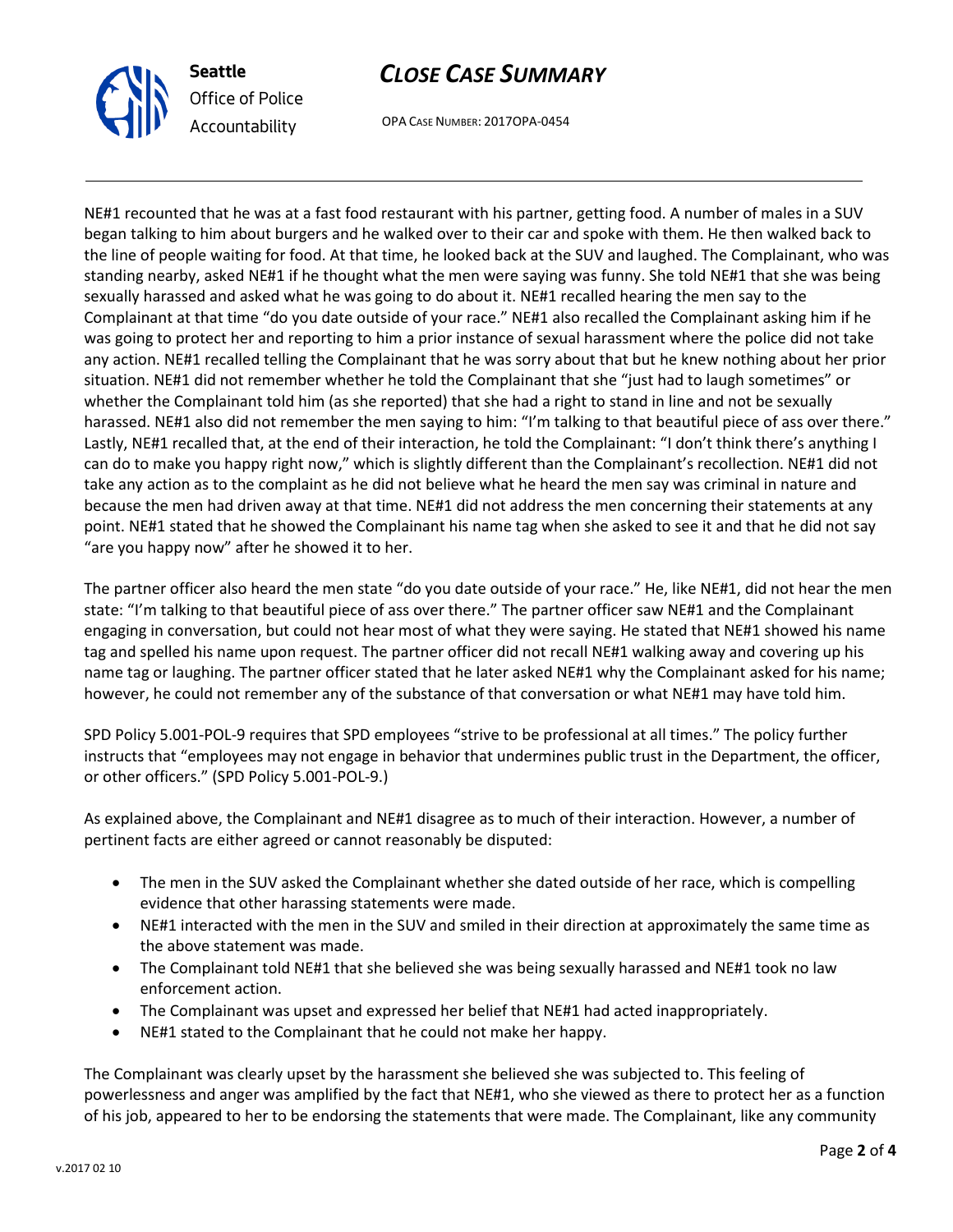

# *CLOSE CASE SUMMARY*

OPA CASE NUMBER: 2017OPA-0454

member, should have confidence that when SPD officers see conduct that is morally reprehensible they will act – even if that conduct is not illegal. She should also be secure in the belief that officers will protect her from harm or harassment. Here, however, the Complainant walked away from this incident with the opposite conclusions.

When asked at his OPA interview whether he could empathize with what the Complainant might have been feeling, NE#1 stated that he could. However, I conclude that he could have done a better job displaying such empathy on the date in question. Had NE#1 taken the time to explain to the Complainant that he was not laughing with her harassers, apologize for any perception that she might have had that he was doing so, and to engage with her to try to understand what she might have been experiencing, this complaint almost certainly would not have been filed.

That being said, I do not find that NE#1's conduct, or failure to act, rose to the level of a violation of policy. However, I believe that NE#1 would benefit from additional training and counseling from his chain of command.

• **Training Referral**: NE#1 should receive training and counseling from his chain of command concerning the Department's expectations for his conduct should he face this type of situation again and the requirements of the Department's professionalism policies. This training and counseling should be reflected in a PAS entry. I also request that NE#1's chain of command contact the Complainant to discuss the resolution of this matter with her and to explain to her what action the Department took in response to her complaint.

### Recommended Finding: **Not Sustained (Training Referral)**

### **Named Employee #1 - Allegation #2** *5.140 - Bias-Free Policing 2. Officers Will Not Engage in Bias-Based Policing*

As indicated above, the Complainant's allegations against NE#1 could plausibly be construed as asserting that NE#1 failed to take law enforcement action because of her gender. However, based on my review of the evidence, I conclude that the Complainant's gender did not inform NE#1's lack of action. Instead, it was based on NE#1's belief that the statement he heard did not rise to the level of criminal conduct and that the men who made the statement had already left the scene.

While, as discussed above, I have concerns with NE#1's conduct in this case, I do not find that he engaged in biased policing. As such, I recommend that this allegation be Not Sustained – Unfounded.

Recommended Finding: **Not Sustained (Unfounded)**

## **Named Employee #1 - Allegation #3**

## *5.001 - Standards and Duties 6. Employees Engaged in Department-Related Activities Identify Themselves When Requested*

SPD Policy 5.001-POL-9 requires SPD employees engaged in Department-related activities to identify themselves, including disclosing their names and serial numbers, when requested. The policy further requires that sworn officers display their badges upon request. (SPD Policy 5.001-POL-9.)